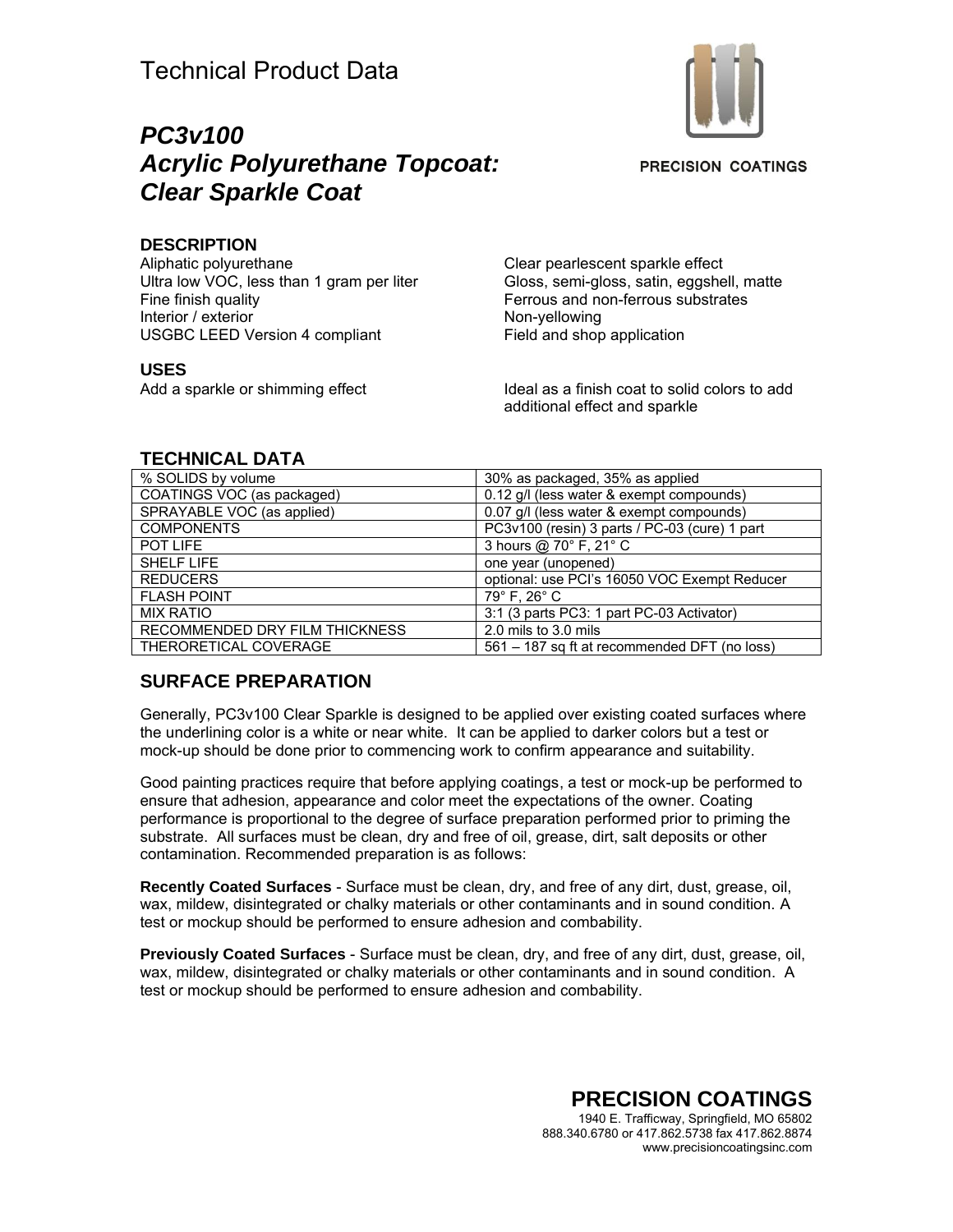# *PC3v100 Acrylic Polyurethane Topcoat: Clear Sparkle Coat*

**PRECISION COATINGS** 

**Other Substrates and Surfaces**: Check with the manufacturer prior to application.

## **INSTRUCTIONS – MIX RATIO**

Stir each container thoroughly before mixing together. Mix thoroughly 3 parts PC3v100 Acrylic Polyurethane Clear Sparkle Coat with 1-part PC-03 Polyurethane Activator.

Reduction is not necessary. However, clear coat may be reduced up to 10% by volume using acetone or PCI's 16050 VOC Exempt Reducer. For faster cure times**,** add up to 8 oz of PCI's 12030 Urethane Accelerator per activated gallon of clear coat. For fisheyes or other related surface defects**,** add 1 oz of PCI's Fisheye Remover, #15000, per activated gallon of clear coat.

### **APPLICATION**

**Environmental Conditions:** Air and surface temperature must be above 50<sup>°</sup> Fahrenheit and no more than 95 $\degree$  Fahrenheit. Surface temperature must be at least 5 $\degree$ F (3 $\degree$ C) above the dew point. **Application:** Clear Sparkle Coat may be applied by spray, roller or brush application. For spray application, apply using 40-55 PSI at the gun for siphon and gravity feed spray guns, 10 PSI max. for HVLP spray guns. Apply 1-3 medium wet coats until desired coverage and flow is reached. Allow a 5 to 10-minute flash time between coats of clear. Recommended film thickness is 2.0 to 3.0 mils DFT. Special care should be taken on edges that need to be coated to ensure that adequate film build is achieved. A stripe coat may be necessary for these conditions.

### **SPRAY GUN SET-UP & PRESSURE**

 $1.4$ mm – 1.7mm 40-65-PSI Gravity Feed  $1.3$ mm –  $1.4$ mm  $40-65$  PSI Double Orifice 415 through 517 Tips

Type Fluid Tip Spraying Pressure<br>Siphon Feed 1.4mm - 1.7mm 40-65-PSI HVLP Siphon  $1.6$ mm – 1.8mm max. 10 PSI @ the air cap  $HVLP$  Gravity 1.3mm – 1.5mm max. 10 PSI @ the air cap<br>Pressure Pot 1.1 mm- 1.3 mm 29 PSI - 58 PSI Pressure Pot 1.1 mm- 1.3 mm 29 PSI - 58 PSI<br>Airless Spray Double Orifice 415 through 517 Tips

## **DRY TIMES**

PC3v100 Acrylic Polyurethane Clear Sparkle Coat may be air dried or force dried Dry times @ 70˚F (21˚C) and 50% RH

| Dust Free     | 15 minutes                                                                 |
|---------------|----------------------------------------------------------------------------|
| Tack Free     | 3 hours                                                                    |
| Dry Time      | 24 hours                                                                   |
| Recoat        | May be recoated with itself at any stage.                                  |
|               | Sanding will become necessary after 24 hours.                              |
| Force Drying: | 30-minute flash time / 140° F for 20 min. / allow a 10-min. cool down time |

**PRECISION COATINGS** 1940 E. Trafficway, Springfield, MO 65802 888.340.6780 or 417.862.5738 fax 417.862.8874 www.precisioncoatingsinc.com